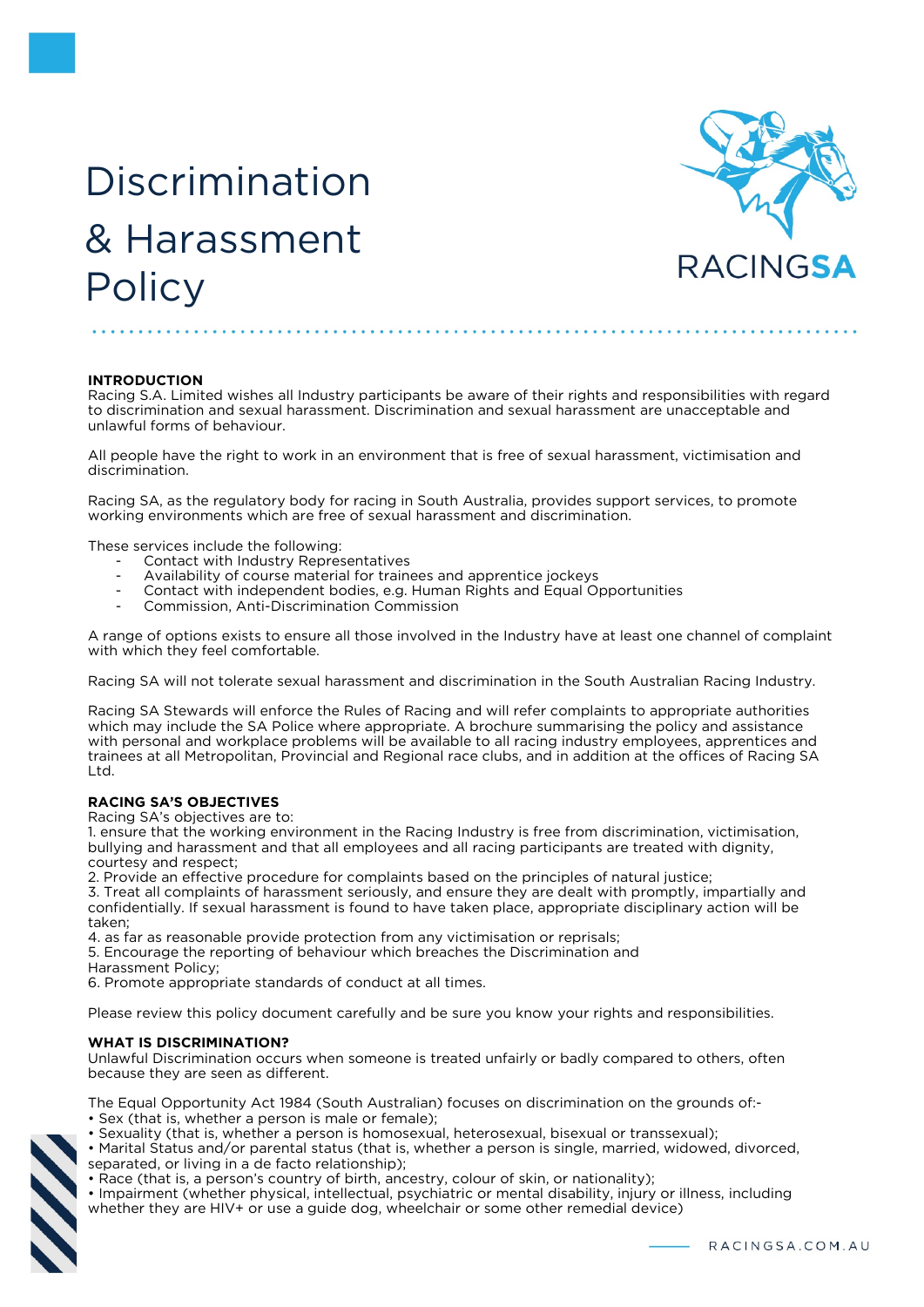- Age (which covers all ages);
- Religion;
- Political belief or activity;
- Trade Union activity;
- Pregnancy or breastfeeding.

Discrimination on any of the grounds listed is unlawful if it occurs in any of the following areas of public life:-

• Employment (which includes all aspects of employment, and all types of employees);

- Accommodation (of any sorts, and while seeking it or being provided with it);
- Education (at all levels);

• Provision of Goods or Services (which includes all dealings with businesses, trades, professions, and governments);

- Access to places and vehicles;
- Clubs and Associations (in the sorts of membership and the sorts of benefits offered);
- Conferral of qualifications that are needed for employment;
- Application forms;
- Sale of land;
- Advertising that indicates an intention to break the law;
- Superannuation and insurance;
- Sport.

Discrimination need not be DIRECT or open. It can also be INDIRECT and harder to detect because it is built into the structure of an organisation, or into policies or practices or "the way things are done". DIRECT discrimination happens when there is a requirement that at first sight seems to treat everyone equally, but which in fact has an unfavourable effect on one group of people. To be unlawful it must also be unreasonable.

It is also against the law to discriminate against a person because they associate with, or are related to, someone who has any of these attributes or characteristics.

#### **WHAT IS VICTIMISATION?**

Victimisation is unlawful.

Victimisation means treating someone unfairly because they acted on rights given them by equal opportunity laws (such as to seek advice, or to complain), or supported someone else acting on their rights. A person who is victimised (e.g. by being sacked or demoted, or by having hours lessened, or by being subjected to taunts by other workers) could lodge a complaint with the Equal Opportunity Commission – South Australia or the Human Rights & Equal Opportunity Commission – New South Wales.

Victimisation is treated very seriously and may attract severe financial penalties.

#### **WHAT IS BULLYING?**

Workplace bullying involves the persistent ill treatment of an individual at work by one or more other persons. To be recognised as bullying, the ill-treatment must be continuous and directed against a particular person. It need not involve physical ill-treatment, such as punching, kicking and other ways of inflicting physical pain.

Most cases of bullying involve such treatment as verbal abuse, "nit-picking", threats, sarcasm, ostracism, sabotage of a person's work and so on.

Discrimination, bullying, victimisation and harassment create an uneasy, intimidating, hostile or offensive work environment and can adversely affect an individual's job performance or career prospects, result in resignation or unfair dismissal, all of which might reflect on the integrity and standing of Racing SA and the Racing Industry.

#### **WHAT IS SEXUAL HARASSMENT?**

Sexual harassment is any unwanted, unwelcome or uninvited behaviour of a sexual nature which makes a person feel humiliated, intimidated or offended. Sexual harassment can take many different forms and may include physical contact, verbal comments, jokes, propositions, the display of offensive material or other behaviour, which creates a sexually hostile working environment. Sexual harassment is determined from the point of view of the person feeling harassed.

#### **Some examples of sexual harassment are:-**

#### **Touching**

- Uninvited touching, embraces or kisses;
- Unwelcome physical contact such as massaging a person without invitation or deliberately brushing up against them;
- Touching or fiddling with a person's clothing, such as lifting up skirts or shirts, flicking bra straps, or putting hands in a person's pocket.

# **Verbal**

• Offensive phone calls:

• Smutty jokes or comments;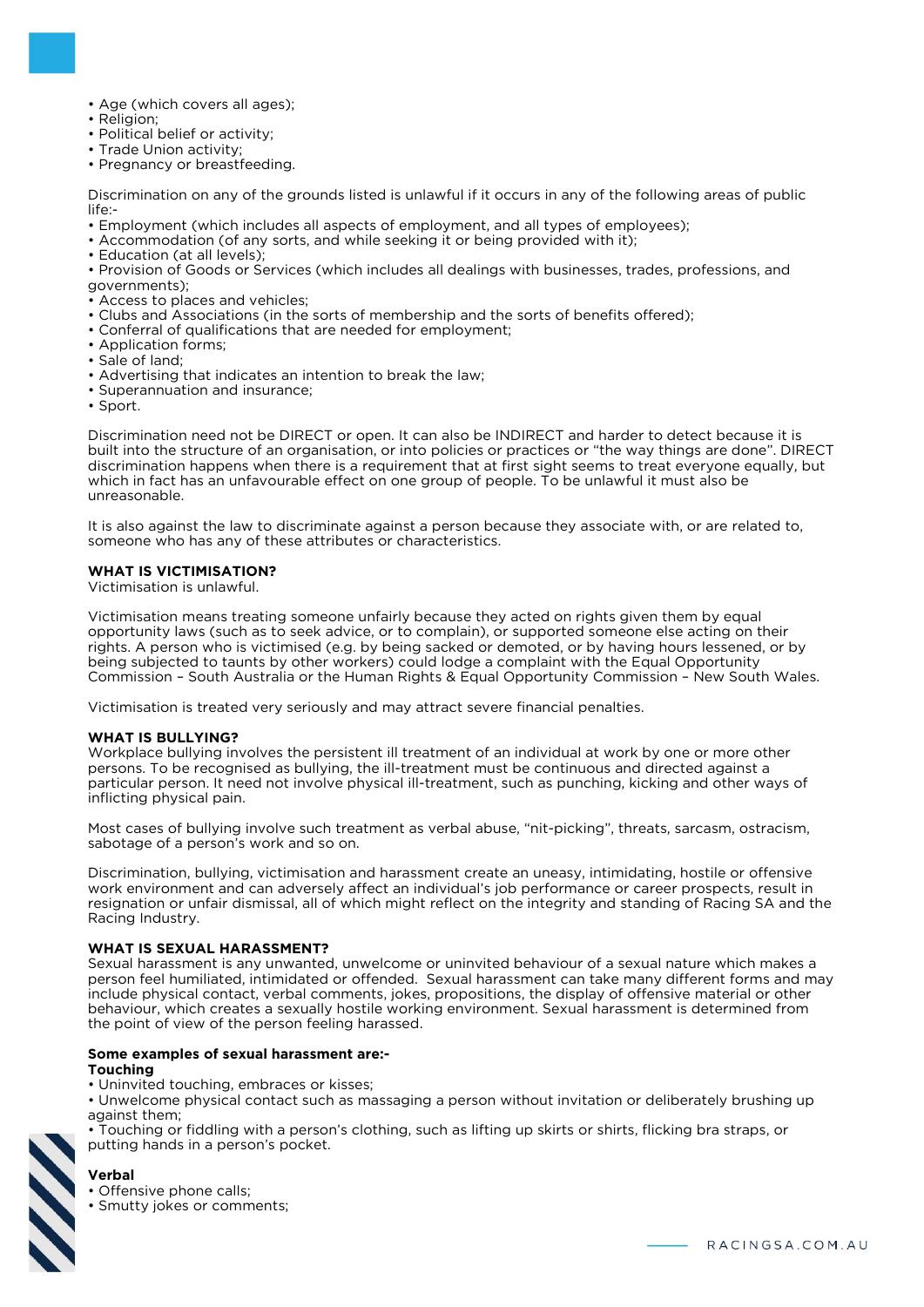- Requests for sex or sexual favours, even if made jokingly;
- Repeated invitations to go on a date after a previous refusal;
- Sexually explicit conversation
- Persistent questions or insinuations about a person's private life;
- making promises or threats in return for sexual favours.

#### **Conduct**

• Staring or leering at a person or at parts of their body;

- Stalking;
- Offensive phone calls, letters or e-mail messages;
- "flashing" or sexual gestures; sex-based insults, taunts, teasing or name calling.

#### **Display of Materials**

• Displays of sexually graphic material including posters, pinups, cartoons, graffiti or messages left on notice boards, desks, common areas or computer screen-savers;

• Offensive letters and e-mail messages.

Sexual harassment can involve behaviour that would also be an offence under criminal law. For example, physical assault, indecent exposure, sexual assault, stalking or obscene communication.

Sexual harassment is not behaviour that is based on mutual attraction, friendship and respect. If the interaction is consensual, welcome and reciprocated, it is not sexual harassment.

#### **COULD SEXUAL HARASSMENT AFFECT YOU? YES!**

Everybody who is engaged in activities related to the South Australian Racing Industry must be aware of their responsibilities and rights with regard to discrimination, including sexual harassment.

Everybody includes owners; trainers; jockeys; Racing SA employees; contractors; trainees and all other associated persons who are engaged in activities in all areas of the Racing Industry in South Australia.

# **HOW CAN IT AFFECT YOU?**

Sexual harassment can have a serious and damaging effect on your life.

#### **It can:-**

- affect work performance and opportunities;
- create a hostile or unpleasant work environment;
- make you insecure and fearful;
- affect your studies and future career.

#### **WHEN AND WHERE CAN SEXUAL HARASSMENT HAPPEN?**

Sexual harassment is not just unlawful during working hours or in the workplace itself.

The behaviour is illegal in any work-related context. Sexual harassment in employment is prohibited, but not limited to, in the following circumstances:-

• Recruitment and selection – for example, during job interviews;

• The course of employment – for example, at the workplace, during working hours, at work-related activities such as training courses, conferences, field trips, work functions and office Christmas parties: • Termination of employment – for example, where an employee is dismissed for objecting to sexual harassment or resigns because of intolerable sexual harassment;

• Any other circumstance that could arise in the context of relationships such as sexual harassment of an employee by a fellow employee, regardless of when or where it occurs.

#### **WHAT ARE YOUR RIGHTS?**

• Everyone has the right to work in an environment which is free of harassment, discrimination and victimisation.

- The right to be protected by their employers from these behaviours.
- The responsibility not to discriminate against, sexually harass or victimise other employees or clients.
- Sexual harassment is against the law.
- Sexual harassment is against the Rules of Racing.
- Confidential complaint procedures are available.
- The right for employment decisions to be made on merit.
- The right to complain.

# **WHAT DOES THE LAW SAY?**

Sexual harassment is prohibited in Australia by the Federal Sex Discrimination Act and anti-discrimination laws in all States and Territories. The Sex Discrimination Act prohibits sexual harassment and other forms of discrimination in areas such as employment, the provision of services, education and accommodation.

Sexual harassment is a legally recognised form of sex discrimination. Sexual harassment can be a breach of an employer's common law duty to take reasonable care for the health and safety of employees. It can also be a breach of occupational health and safety legislation.

# **WHAT DO THE RULES OF RACING SAY?**

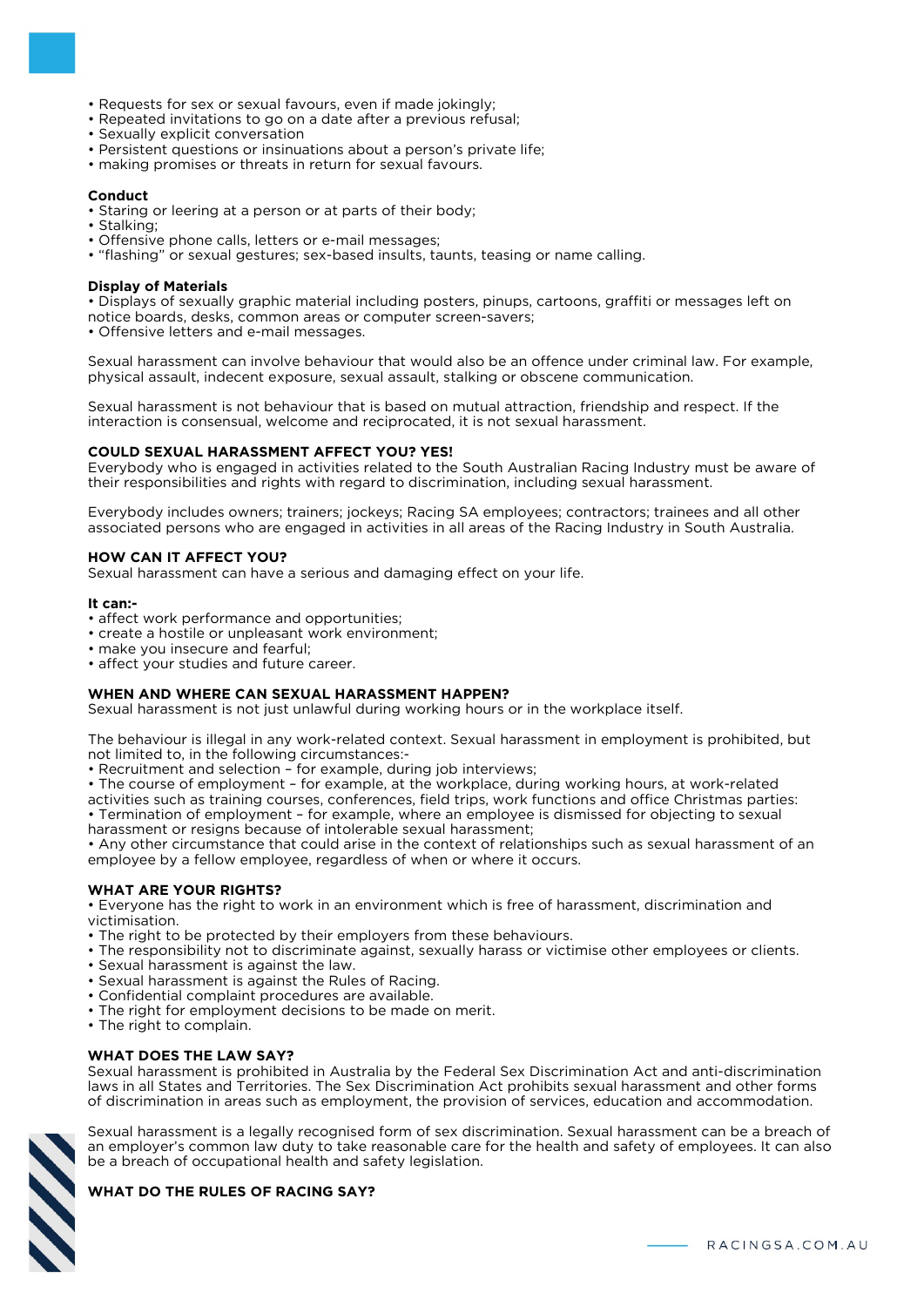Stewards are empowered to investigate misconduct or allegations of misconduct and to lay charges and impose penalties under certain Rules of Racing.

# **DISCIPLINARY ACTION**

Any employee who engages in any form of discrimination, victimisation, bully and harassment or otherwise breaches this policy may be subject to disciplinary action depending on the severity of the case, including counselling, transfer, dismissal, demotion or other forms of action. Immediate disciplinary action will be taken against anyone who victimises or retaliates against a person who has complained of sexual harassment.

# **WHO IS RESPONSIBLE?**

# **Are individual persons responsible? YES**

• Persons, including employers, employees and contract workers, are personally liable for their own acts of discrimination, victimisation, bullying or harassment.

• A person is personally liable for any act of discrimination, victimisation, bullying or harassment.

• A person is personally liable for causing, instructing, inducing, aiding or permitting another to

discriminate (including discrimination involving sexual harassment).

# **Are employer's responsible? YES**

• An employer is vicariously liable\* for any acts of harassment or discrimination committed by employees or agents in connection with their duties unless "all reasonable steps" were taken by the employer to prevent harassment and discrimination occurring.

• Lack of awareness that an employee or agent sexually harassed or discriminated against another will not discharge an employer's vicarious liability.

\*Vicarious liability" is an employer's legal responsibility for wrongs committed by employees in the course of work.

# **RESPONSIBILITY OF EMPLOYEES**

All Racing Industry employees in South Australia must:-

• Fully comply with Racing SA's Discrimination & Harassment policy;

• Not cause, instruct, induce, aid or permit another person to commit an act which causes a breach of Racing SA's Discrimination & Harassment policy;

• Not engage in any act of victimisation;

• offer support to anyone who is being discriminated against, victimised, bullied or harassed and let them know where they can get help and advice (they should not, however, approach the person who is the alleged harasser);

• maintain complete confidentiality if they provide information during the investigation of the complaint. Staff should be warned that spreading gossip or rumours may expose them to a defamation action.

# **RESPONSIBILITY OF EMPLOYERS**

Every employer, manager and supervisor, regardless of business size, is legally required to take all reasonable steps to prevent sexual harassment if they wish to avoid liability.

• There is no exemption in the Sex Discrimination Act for small business. Employers in all small businesses, whatever the size, will be vicariously liable for acts of sexual harassment or discrimination committed by employees unless all reasonable steps were taken to prevent it occurring.

• Allowing sexual harassment or discrimination to remain unchecked can expose employers to the cost, inconvenience and damaging publicity of legal proceedings and compensation claims.

• Employers are not only liable for their own acts of sexual harassment or discrimination. They can also be held legally responsible for sexual harassment or discrimination by their employees unless all reasonable precautions were taken.

It is the employer's responsibility to prove that all reasonable steps were taken.

Employers must actively implement precautionary measures to minimise the risk of sexual harassment or discrimination occurring.

• It is recommended that employers develop and promote a written policy on sexual harassment and discrimination, which includes both internal and external complaint procedures. When developing a strategy to address sexual harassment or discrimination, it is recommended that employers consult with relevant parties including staff, union, employer organisations, industry and professional associations, the Human Rights and Equal Opportunity Commission and/or State and Territory anti-discrimination agencies.

# **HOW TO MAKE A COMPLAINT**

Seek a complaint channel that you both trust and feel comfortable with. First consult your employer's harassment policy procedures and investigate internal complaint channels. External complaint channels include:

•Racing SA Equity Officer

- •Racing SA Executives and Managers
- •Racing SA Stewards
- South Australian Racing Clubs Council
- SA Equal Opportunity Commission (Anti-Discrimination)
- Human Rights & Equal Opportunity Commission